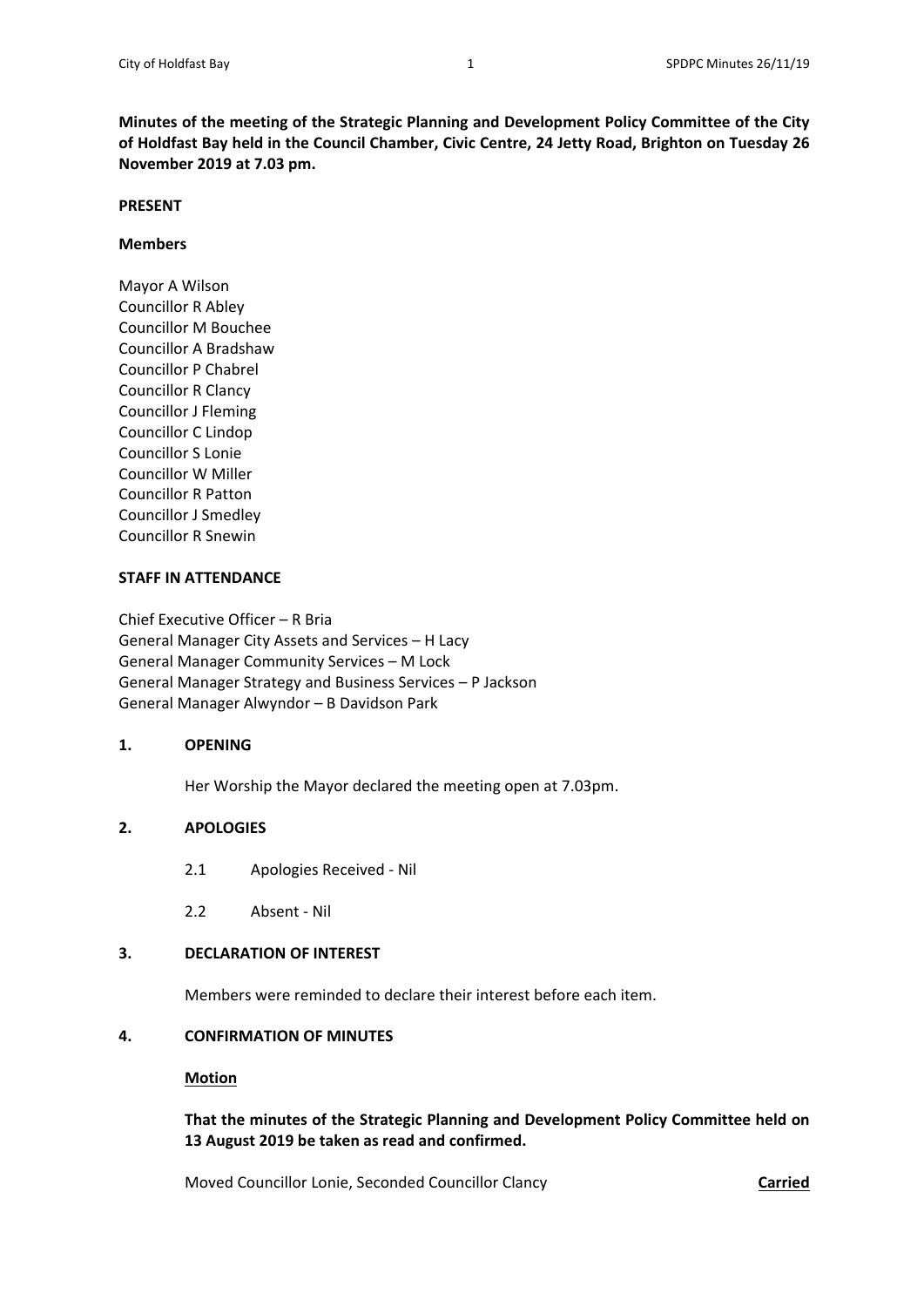#### **5. PUBLIC PRESENTATIONS**

5.1 **Deputations** ‐ Nil

#### **6. QUESTIONS BY MEMBERS**

- 6.1 **Without Notice**‐ Nil
- 6.2 **With Notice** ‐ Nil
- **7. MOTIONS ON NOTICE ‐** Nil
- **8. ADJOURNED ITEMS ‐** Nil
- **9. REPORTS BY OFFICERS** 
	- 9.1 **Historic and Character Area Statements Planning & Design Code** (Report No: 443/19)

 As part of the PDI Act 2016, Council's Development Plan will be rescinded and replaced by a single state wide Planning & Design Code in July 2020. The existing Historic Conservation Areas, and Residential Character Zones are being replaced with a state wide residential policy, with Historic and Character Overlays that will guide development in those areas.

 The overlays will include policy to shape development, and includes Historic and Character Area Statements that details the built form and defining architectural features of these areas. The statements will guide new development in these areas, and form the basis of the assessment of demolition in the areas with a Historic Area Overlay.

 The Planning and Design Code has been released for consultation without these statements included, and instead the Department of Planning Transport and Infrastructure (DPTI) has advised Councils that they can submit draft statements to be included in the later part of the consultation process. Council administration have drafted the Historic and Character Area Statement to be submitted to the Department of Planning Transport and Infrastructure (DPTI) to be included in the Planning & Design Code.

## **Motion**

 **The Committee recommends that Council:** 

**1. Support the draft Historic and Character Area statements to be submitted to DPTI to be included in the Historic and Character Area Overlays in the Planning and Design Code.** 

Moved Councillor Miller, Seconded Councillor Lonie **Carried Unanimously**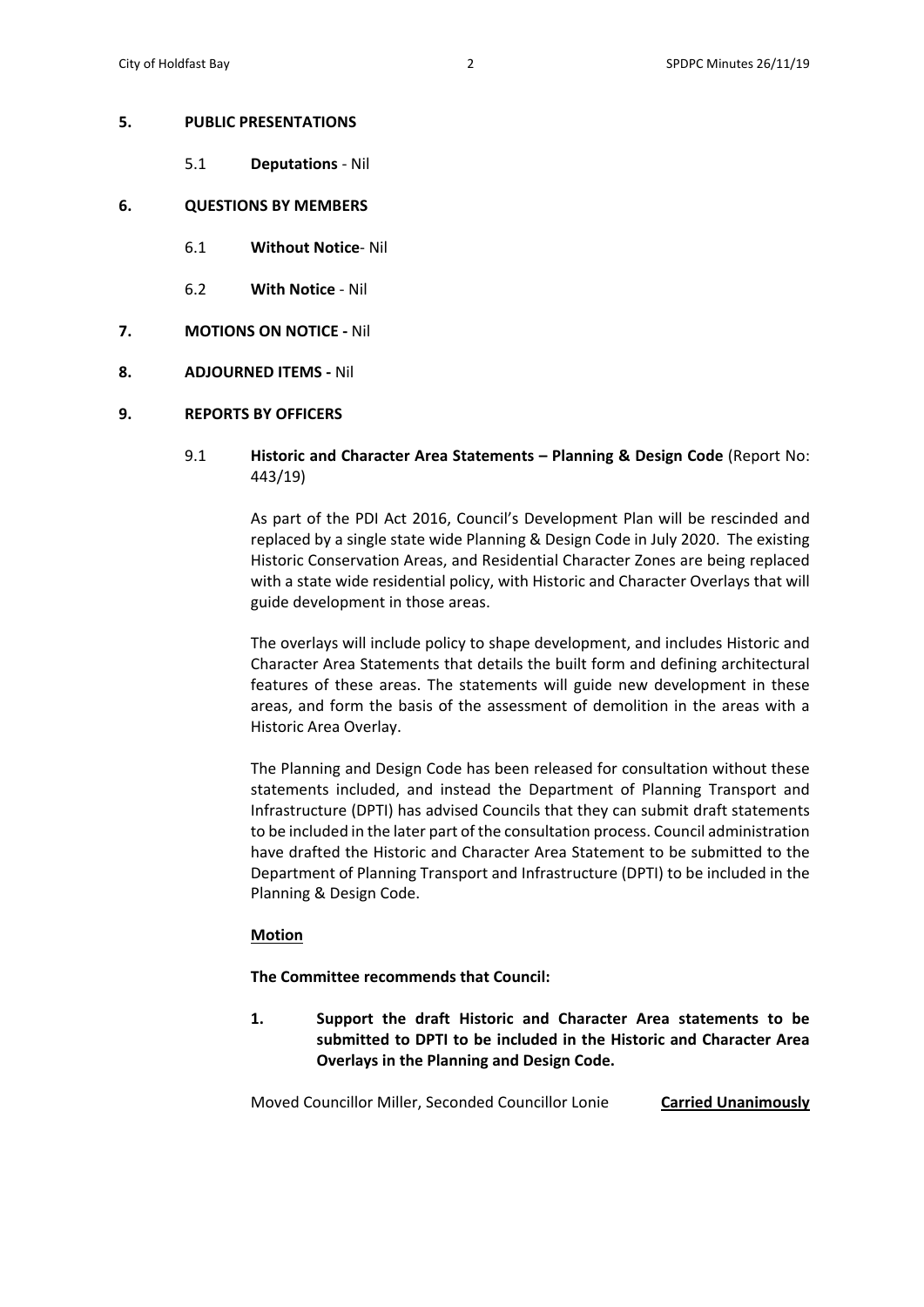# **Conflict of Interest**

Councillor Chabrel declared a perceived conflict of interest for Item 9.2 Heritage Contributory Items – Transitions Development Plan Amendment – Statement of Intent (Report No: 442/19). The nature of the perceived conflict of interest (pursuant to Section 74 of the *Local Government Act 1999*) is that a member of his family used to own one of the Contributory Items.

Councillor Chabrel dealt with the perceived conflict of interest by making it known to the chamber and remaining in the chamber as he was acting for the interest of the community.

# 9.2 **Heritage Contributory Items – Transitions Development Plan Amendment – Statement of Intent** (Report No: 442/19)

 In May of this year the State Planning Commission released a series of information papers on how heritage properties would transition into the new Planning and Design Code. Local Heritage and State Heritage places will retain their heritage status under the new PDI Act, but not the Heritage Contributory items. Holdfast Bay Council currently has 534 places listed as Heritage Contributory Items, which will no longer have any heritage status once the PDI Act becomes operational on 1 July 2020.

 At the Council meeting on 22 October 2019 Council voted to proceed with a Development Plan Amendment (DPA) with a proposal to upgrade 41 Contributory Items to local Heritage Places.

 This report is presenting the Statement of Intent (SOI) with the recommendation for 41 places that will be forwarded to the Minister for Planning for approval to commence with the DPA.

# **Motion Motion**

 **The Committee recommends that Council:** 

**1. Endorse the attached Statement of Intent and 41 recommended places, to be lodged with the Minister for Planning, to commence with the proposed Development Plan Amendment.** 

 Moved Councillor Snewin, Seconded Councillor Miller **Carried Unanimously** 

# **10. URGENT BUSINESS – SUBJECT TO THE LEAVE OF THE MEETING ‐** Nil

## **11. DATE AND TIME OF NEXT MEETING**

The next meeting will be advised.

# **12. CLOSURE**

The Meeting closed at 7.10pm.